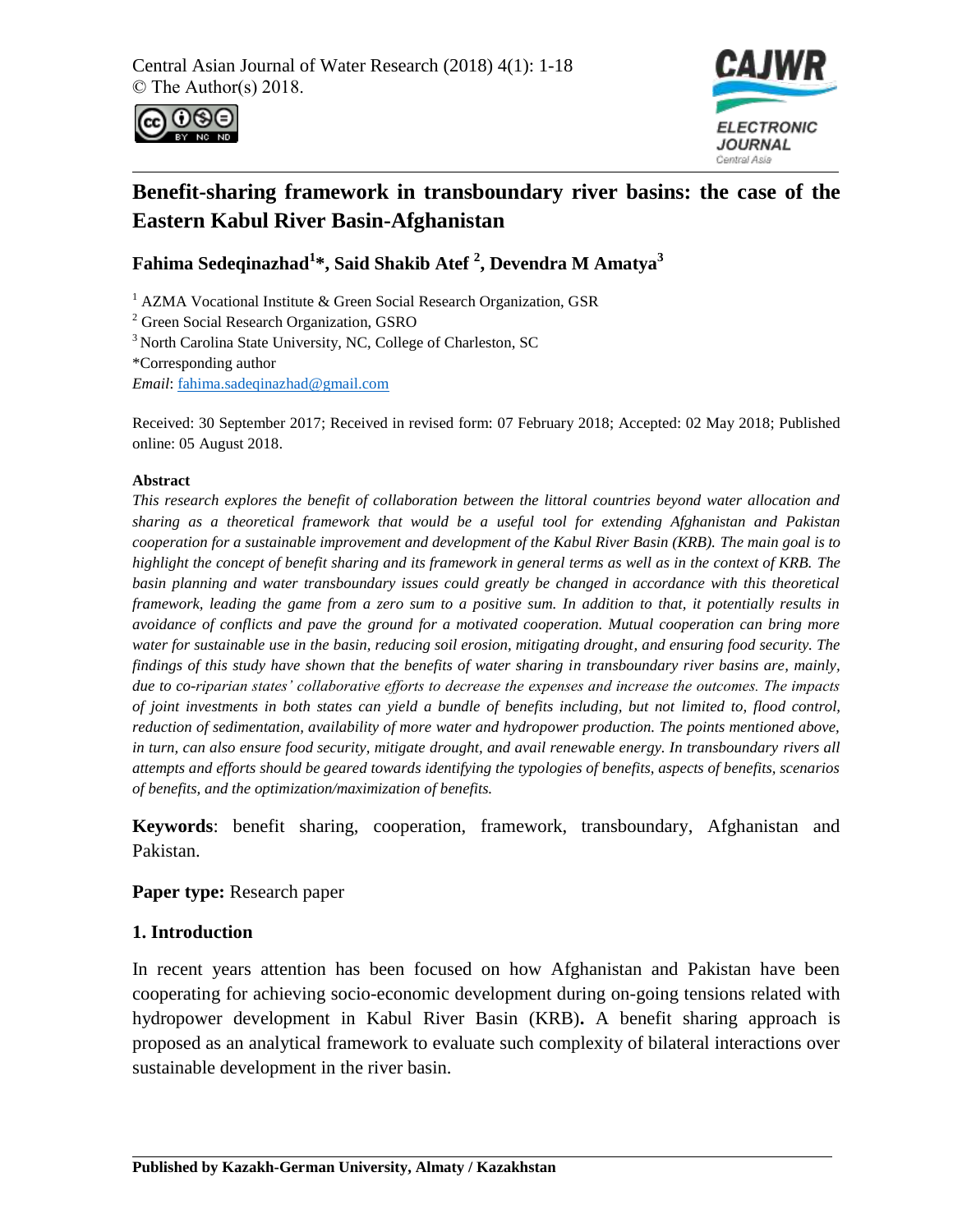A legal framework is important at all stages of design, planning, and implementation of water management systems. Applying a suitable legal framework helps avoid, or settle, conflicts between competing water users and their interests, in addition to promoting efficient management. A legal aspect of water might already be challenging on the national scale. When it crosses the national borders expanding to international scale, it becomes even more complex. When a water resource is transboundary, it is necessary to jointly develop a management system and not just follow the rules of each individual state (Sadoff et al. 2008). Some of the earlier international agreements focused largely on navigational uses. Later agreements included regulation of the management of water resources for other specified purposes such as irrigation, flood control or industrial production. Most recent agreements attempt to apply a holistic approach that includes equity and environmental concerns (Sadoff et al. 2008).

Cooperation between hydropower, agricultural or environmental development projects within a single country can certainly result in new and additional benefits. For example, the projects might decide to share knowledge, expertise and equipment, and as a result it can reduce their costs and increase their outputs.

Similarly, projects based in two different countries could also cooperate in new ways to achieve greater benefits. For example, combining approaches to watershed management can not only reduce investment costs, but can also result in more effective management of the shared environment and resources.

The nature and importance of water resources also suggest opportunities for cooperation and benefit sharing across the sectors. For example, hydropower generation in one country can benefit industries in another. Benefit sharing is defined as "the process where riparian states cooperate in optimising and equitably dividing the goods, products, and services connected directly or indirectly to the watercourse, or arising from the use of its waters" (Sadoff & Grey 2002; Phillips & Woodhouse 2009). Benefit sharing can take place between riparian states, different sectors, society and environment, and social groups. When water leaves the national territory of one state and crosses over the border to another, it becomes a transboundary resource, and, therefore, becomes considerably more complicated to manage. These waterrelated activities in one nation are likely to impact the water situation in another. Consequently, water-related problems can often only be solved through transboundary cooperation (Vollmer et al. 2009). Transboundary water can be defined as "freshwater resources shared by two or more states and comprising rivers, lakes and aquifers" (Vollmer et al. 2009). To put in different words, it is water that crosses national boundaries.

When benefit sharing is considered at the level of an entire basin – additional layers of sharing become possible across the sectors. For example, where agriculture is intensified as a result of more efficient and intensive farming practices in areas of productive soils and favourable climate, this can result in greater overall regional food production and security. As a result, water, which was used in less efficient forms for food production could be released for use in new productive ways such as the development of industry.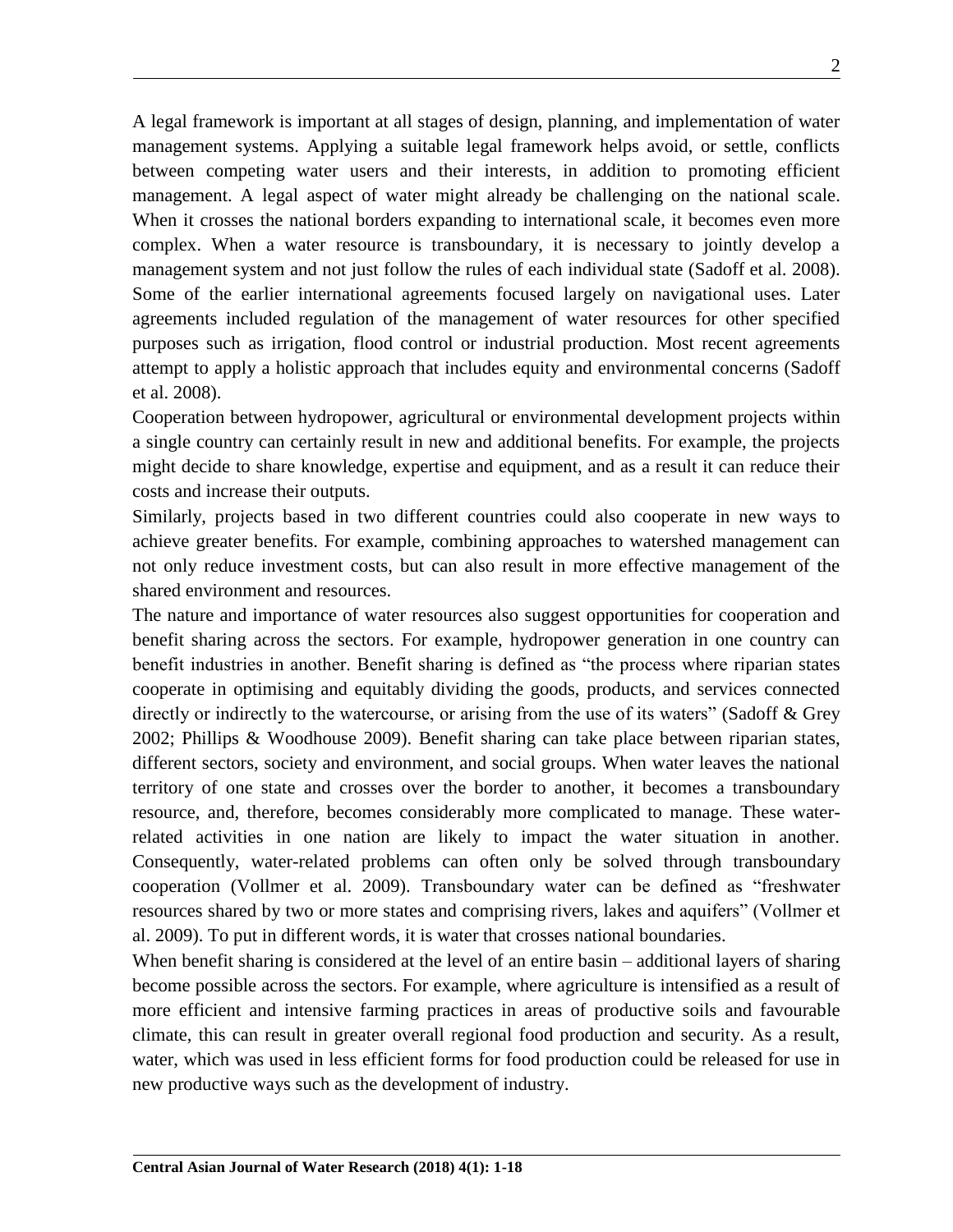Benefit sharing in the context of an entire basin considers how using and managing water more effectively across all sectors in combination can yield new additional benefits. That is, it would allow to explore how a joint approach to power generation or watershed management could provide a new perspective on water use for food production. The approach aims to investigate what new opportunities can emerge as a result of considering the combined effects of water resource management across sectors and countries. This approach is based on an argument that if water use in one sector is optimised, than it can lead to and enable the optimisation of water use in other sectors, potentially increasing the net benefit to the basin as a whole. This concept is well understood at the national level and has been the basis for water resource master planning for many years around the world. But applying this optimisation and conjunctive use thinking across the whole river basin is an entirely new challenge. The main goal of this study is to highlight the concept of benefit sharing and its framework in general terms as well as in the context of the KRB.

### **2. Literature review and theoretical framework**

There are 276 transboundary river basins in the world, accounting for roughly 60% of the global river flow (UN-Water 2013). These river basins are being shared by 148 countries and are home to some 40% of the world"s population (UN-Water 2008). These rivers are fundamental for the planets ecology. Without them, many ecosystems would have perished. Rivers shape the terrain and create wide basins and steep mountains. These landscapes are also home to a wide variety of animals and plants. For thousands of years, areas near rivers have attracted human settlements. Thus, where water is found, basis for life is formed and eventually, it flourishes (Sadoff & Grey 2002).

Transboundary water issues are well discussed in numerous research outcomes such as Carius et al. (2004), Wolf (2007), Qaddumi (2008), MacQuarrie et al. (2008), Turton (2000), GWP (2013) and UN-Water (2008). The possibility of cooperation in transboundary rivers is agreed by MacQuarrie et al. (2011). According to Wolf et al. (2003), cooperative incidents outnumbered conflicts by more than two to one from 1945 to 1999. The UN-Water Report (2008) maintains that since 1948, history shows only 37 incidents of acute conflict over water, while approximately 295 international water agreements were negotiated and signed.

The benefit sharing approach sheds light on the possibility of cooperation in a transboundary river basin. Sharing benefits provide riparian states with flexibility by allocating costs and benefits. This paper refers to four key readings: Sadoff and Grey (2002, 2005), Qaddumi (2008), and Lee (2015), World Bank (2016). The important thing is to select right types of benefits and cooperation for each nation. Lee (2015) highlights the significance of economic benefits shared between the riparian countries in the Mekong River Basin.

The Senegal River and the Orange River offer good practices for benefit sharing. The Senegal River is shared by Mali, Mauritania, Guinea and Senegal. The riparian states established hydropower plants and dams to regulate the river flows and generate hydropower, resulting in sharing equitable benefits. As for the Orange River, Lesotho and South Africa took advantage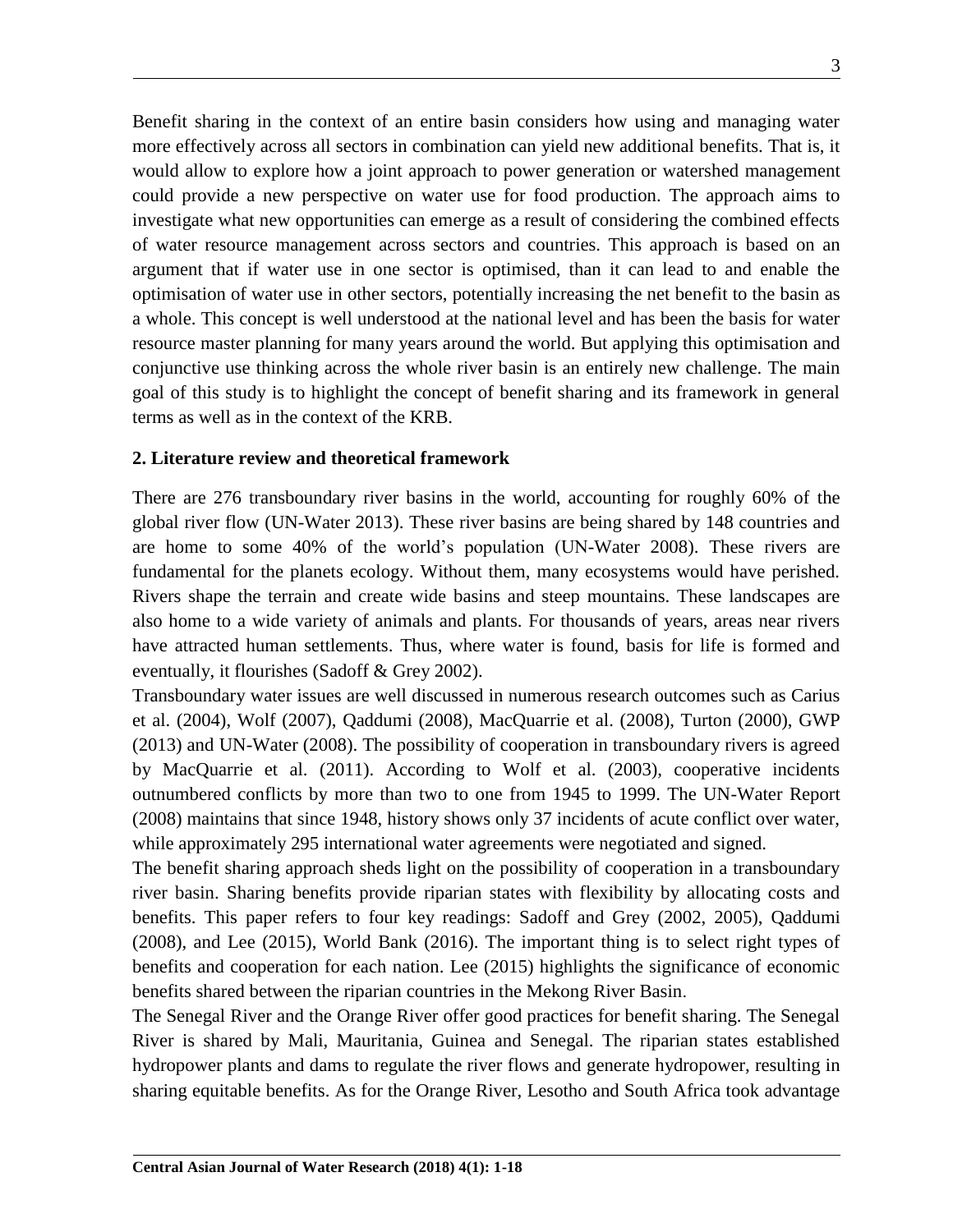of a geological factor and established canals and dams. The Lesotho Highlands Water Project on the Orange River is aimed at generating hydropower and redirecting the river flows, distributing water to South Africa and power and royalties to Lesotho (Haas 2009; Lee 2013; Taffesse 2009).

Frameworks like religious, government and customary laws, as well as local unwritten norms, may play a part in deciding who will receive water for what purpose, and from which source. Especially, in rural areas of many developing countries, customary or local laws continue to play an important role in water allocation (Hodgson 2006). In contrast, these elements are rather poorly defined at the transboundary level. There are not many legal or normative frameworks to guide riparian states in how to share their shared water resource. Thus, the sovereignty of states is one of the most important aspects of transboundary water management (UNDP 2006). Both governments and people tend to think that water, which flows through their countries, is something that belongs to them. In some legal and constitutional ways this might be true. However, since it is shared with other transboundary riparian states, they might also have similar view on water right (Phillips et al. 2009). Thus, water priorities might look different depending on from which side of the border one is observing. In this way, the management of water claimed by several actors requires a well-organized political leadership (UNDP 2006). Access to water is an essential factor for human development as well as the development of nations. Having this thought in mind it is clear that every country has its own agenda for using shared water. Naturally, the starting point of any cooperation would be to acknowledge that sovereign countries have legitimate, rational as well as obvious agendas for deriving as many benefits as possible from water (Sadoff & Grey 2005).

At present, there is a rapidly growing body of theoretical literature on benefit sharing, which mainly describes and classifies what is meant by benefit sharing. Literature introduces many new terms and approaches, but often falls short of providing a methodology for developing an approach itself. One notable exception is the Transboundary Water Opportunity or TWO, the analysis developed by Phillips and his colleagues for the Swedish Ministry of Foreign Affairs (Phillips et al. 2008). The TWO Analysis builds upon previous approaches including the Comparative Regional Assessment (Sadoff & Grey 2005) and the Transboundary Diagnostic Assessment developed under the Global Environment Facility. A list of "Emerging Principles for transboundary benefit sharing is shown in Table I.

|               | Where the river basin is not yet being used optimally, improving its use and<br>management can release new benefits for the riparian states. This condition can also<br>apply in a "closed" basin where all of the available waters are already allocated to<br>the riparian states, because their use of water could still be optimized (Phillips et al.<br>2006). |
|---------------|---------------------------------------------------------------------------------------------------------------------------------------------------------------------------------------------------------------------------------------------------------------------------------------------------------------------------------------------------------------------|
| $\mathcal{D}$ | Transboundary cooperation can release greater benefits than those benefits which are                                                                                                                                                                                                                                                                                |
|               | realized through unilateral country actions (Phillips et al. 2006).                                                                                                                                                                                                                                                                                                 |
| 3             | Transboundary benefit sharing means that the effects and impacts of an activity are                                                                                                                                                                                                                                                                                 |
|               | felt in more than one country.                                                                                                                                                                                                                                                                                                                                      |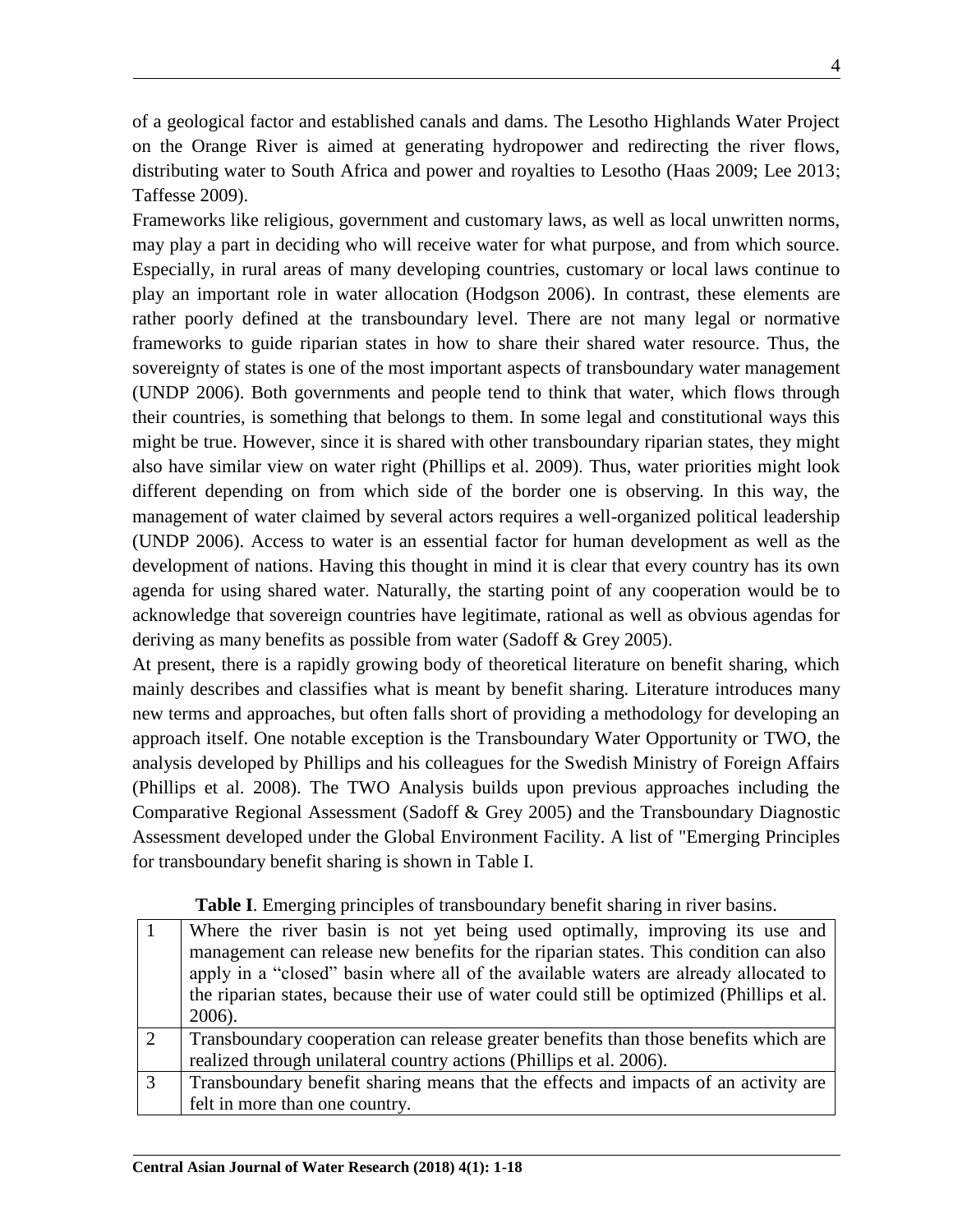| $\overline{4}$ | Water Resources Management is directly linked to stability, integration, and           |  |  |  |
|----------------|----------------------------------------------------------------------------------------|--|--|--|
|                | economic growth (Phillips et al. 2006; Sadoff & Grey 2002).                            |  |  |  |
| 5              | Analyzing and identifying transboundary water benefit sharing potential requires       |  |  |  |
|                | both a process to build cooperation as well as a mechanism to examine benefits.        |  |  |  |
| 6              | The nature of benefits which might be shared is an open debate and includes inter      |  |  |  |
|                | alias environmental, economic, and political benefits. The process of cooperation to   |  |  |  |
|                | determine benefits is in itself also a benefit. Not all benefits can be assigned a     |  |  |  |
|                | financial value.                                                                       |  |  |  |
| $\overline{7}$ | Successful transboundary benefit sharing depends upon identifying Positive Sum         |  |  |  |
|                | Outcomes (or win–win scenarios) in which all countries recognize a benefit, rather     |  |  |  |
|                | than a Zero Sum Outcome (win $-$ lose or lose-lose scenarios) in which the benefit for |  |  |  |
|                | one country can represent a loss to another.                                           |  |  |  |
| 8              | Successful transboundary benefit sharing depends upon the consideration of the         |  |  |  |
|                | hydrological cycle as whole and not only "blue" water presence in a river system.      |  |  |  |
| 9              | Cooperation lies at the heart of realizing Positive Sum Outcomes (win-win),            |  |  |  |
|                | whereas competition over benefits results in (win-lose) Zero Sum Outcomes              |  |  |  |
| 10             | A cooperative approach to benefit sharing scenarios is likely to be successful when    |  |  |  |
|                | based on negotiating a "basket of benefits" rather than negotiating a single benefit.  |  |  |  |
|                | The "basket of benefits" approach puts more opportunities for trade-offs and           |  |  |  |
|                | developments on the negotiating table (Phillips et al. 2006).                          |  |  |  |
| 11             | Benefit sharing should not create future conditions for conflict or competition        |  |  |  |
| 12             | Benefit sharing should be environmentally, politically, and economically               |  |  |  |
|                | sustainable.                                                                           |  |  |  |
| 13             | Benefit sharing should not aggravate equity and result in a situation, when those who  |  |  |  |
|                | have more getting more – or those who have less getting less.                          |  |  |  |

The literature is consistent in the view that for benefit sharing opportunities to be realized, there must first be cooperation between the parties. Consequently, it makes good sense to engage the riparian states in agreeing upon the methodology before they apply it; and this should be a first stage in a benefit sharing framework.

Significant new terms introduced in the benefit sharing literature are "Positive Sum Outcomes" or PSO"s and the "basket of benefits" approach.

Positive Sum Outcomes (PSO) will have result, when all of the parties believe they have increased the benefits they gain from sharing water (Phillips et al. 2006; McCaffery et al. 2016). So rather than "robbing Peter to pay Paul" by transferring existing benefits from one party to another, (which is a zero sum output or win lose situation), a PSO is a result of finding new ways to use water in which there are greater levels of benefits to be shared. It is the art of making  $5 + 5$  equal more than 10. PSOs are important to effective benefit sharing because they change the perceptions of the parties towards water allocation. As the benefits from sharing the resource become increasingly available, so a competitive approach to water allocation softens and can be replaced by more pragmatic and cooperative forms of sharing. PSOs become especially important as the availability of water resources diminishes. PSOs then become an approach enabling what water is available to be used to the maximum benefit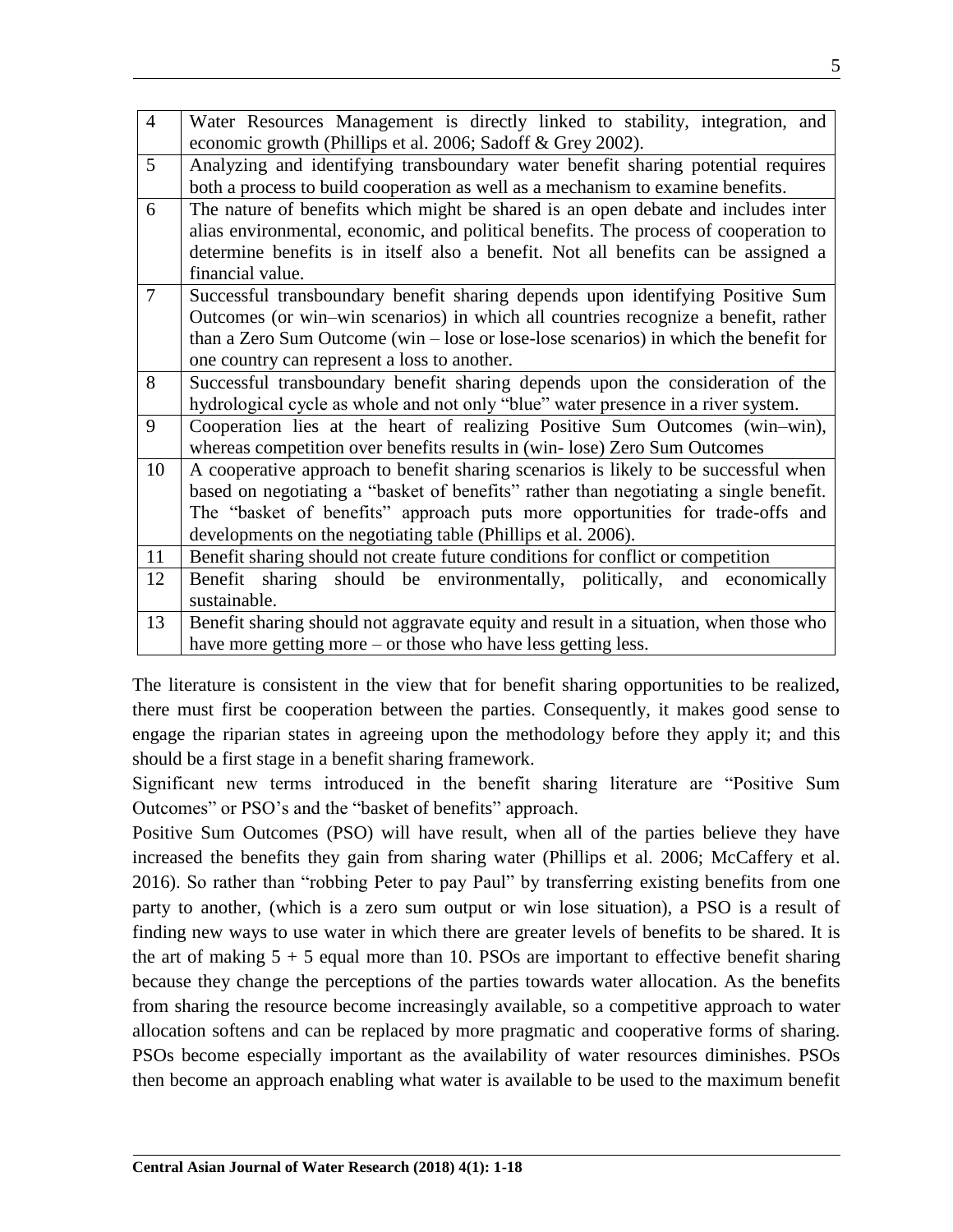of all – rather than the approach of "a race to the bottom of the barrel" (Phillips et al. 2006; McCaffery et al. 2016).

The basket of benefits approach is introduced by the TWO analyses and provides a more equitable and systematic means to negotiate the use of water resources than a project by project approach. A wide range of potential activities concerning different countries and sectors are identified and considered as a whole when negotiating. This means that additional and spin off benefits are also considered as these can have a significant effect on the success of negotiations. A simple example is where one country wishes to increase its allocation of water for hydropower, while another riparian state wants to use the same water to develop agriculture. Considered separately, these could emerge as all or nothing – win- lose outcomes, where a benefit is simply transferred from one party to another. But when considered together, hydropower and food production could lead to a win-win outcome because additional benefits can be shared. Clearly, the more the scenarios are being negotiated the greater the possibility to find a positive sum outcome. Negotiating on a project by project basis can easily result in a stalemate – whereas the basket of benefits approach means opportunities can be modified and changed until an acceptable outcome is agreed by all (Phillips et al. 2006; McCaffery et al. 2016).

#### **3. Kabul River Basin: a case study**

The Kabul River Basin (KRB) is located in the border region of northeastern Afghanistan and northwestern Pakistan. It lies between 33゚37"N latitude and 67゚74"E longitude with a drainage area of  $76,908 \text{ km}^2$  (Mahmoudi 2017b). This basin is divided into 12 sub-basins and 10 provinces, including Kabul. (Mahmoudi 2017a). The upper catchment of the Kabul River Basin consists of steep mountain valleys in the Hindukush mountain range, which reaches over 7,500 meters above the sea level and remains snow covered throughout the year and the downstream catchment consists of agriculture land and residential area and elevation reaches to 300 meters above the sea level. Nearly 70 percent of the about 460 km main river (named Chitral River in Pakistan and Kunar River in Afghanistan) originates in the Chitral area of Khyber Pakhtunkhwa (KPK) province in Pakistan. Then the river flows into Afghanistan (Kunar Province) and returns to KPK"s Peshawar Valley via the Kabul River, an important tributary of the basin. Both Pakistan and Afghanistan are upper and lower riparian states as shown in Figure 1. The KRB plays a significant role in regional water security and provides irrigation to both the countries. The KRB annual peak flows occur in July and August, with historic flows of up to 4,500 million cubic meters per year as the Kabul River enters Pakistan (World Bank 2016). Due to the high contribution of snowpack/glacier-covered areas to its flow regime, the KRB is highly sensitive to impacts of climate change via changes in precipitation and temperature (World Bank 2016). The mean annual precipitation of the catchment area is estimated at 330 mm (Tunnemeier & Houbern 2005). The climate of the basin is arid and semi-arid, with cold weather in the winter and hot weather in the summer.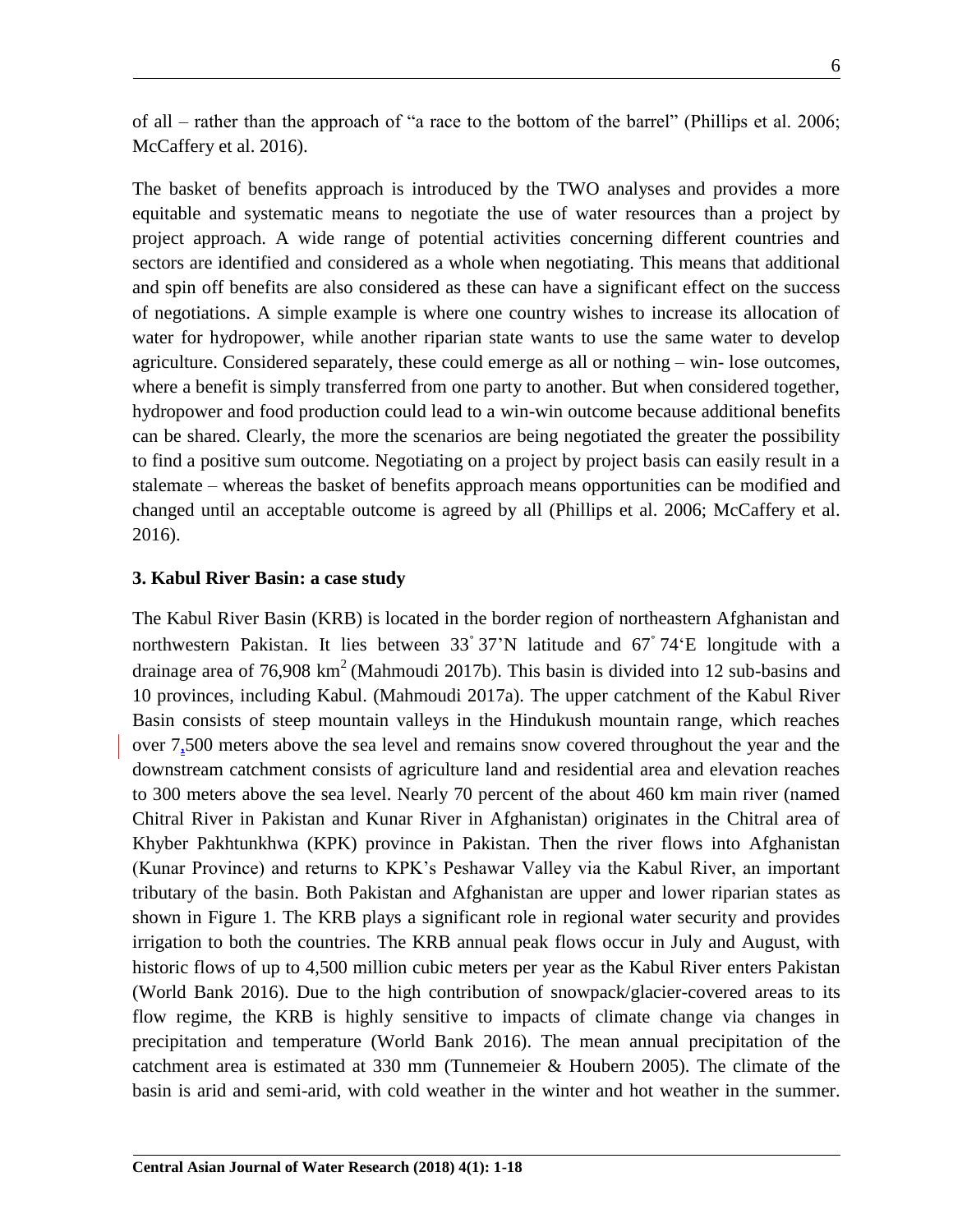The air temperature shows a high variability in different seasons, with an annual average of 9.5°C. The mean annual wind speed (1979-2012) all over the basin is estimated at 3.71 msec <sup>1</sup>. This basin has a population of approximately 12,115 million people. Rapid assessment of the impact of climate change shows that the KRB will likely face reduced runoff in wet seasons and experience increased runoff flows in dry seasons. Initial results at one of the KRB"s downstream gage sites indicate that the peak flow of the basin will shift to earlier in the spring season (World Bank 2016).

The KRB is a complicated environment, affected by conflict and layered in a complex network of natural, social and political systems. The boundary between Afghanistan and Pakistan is porous; tribal groups, extended families, and insurgent factions live in both countries. Historical tribal relations complicate societal processes in the region. The Kunar River is the largest tributary of the Kabul River. The average annual flow of the Kabul River as it enters Pakistan is 22 billion cubic meters (BCM) (Mahmoudi 2017a). Almost 70 percent of the Kunar River flows originate in Pakistan territories. The winter season flow are 7 , 16 and 20 percent of the summer flow at three locations at the Kunar River as it enters Afghanistan (KA), as the Kunar River joins the Kabul River (KK), and as the Kabul River enters Pakistan (KP), respectively (World Bank 2016).



**Figure 1.** A location map of Kabul River Basin showing neighbouring countries.

#### **4. Limitations of the study**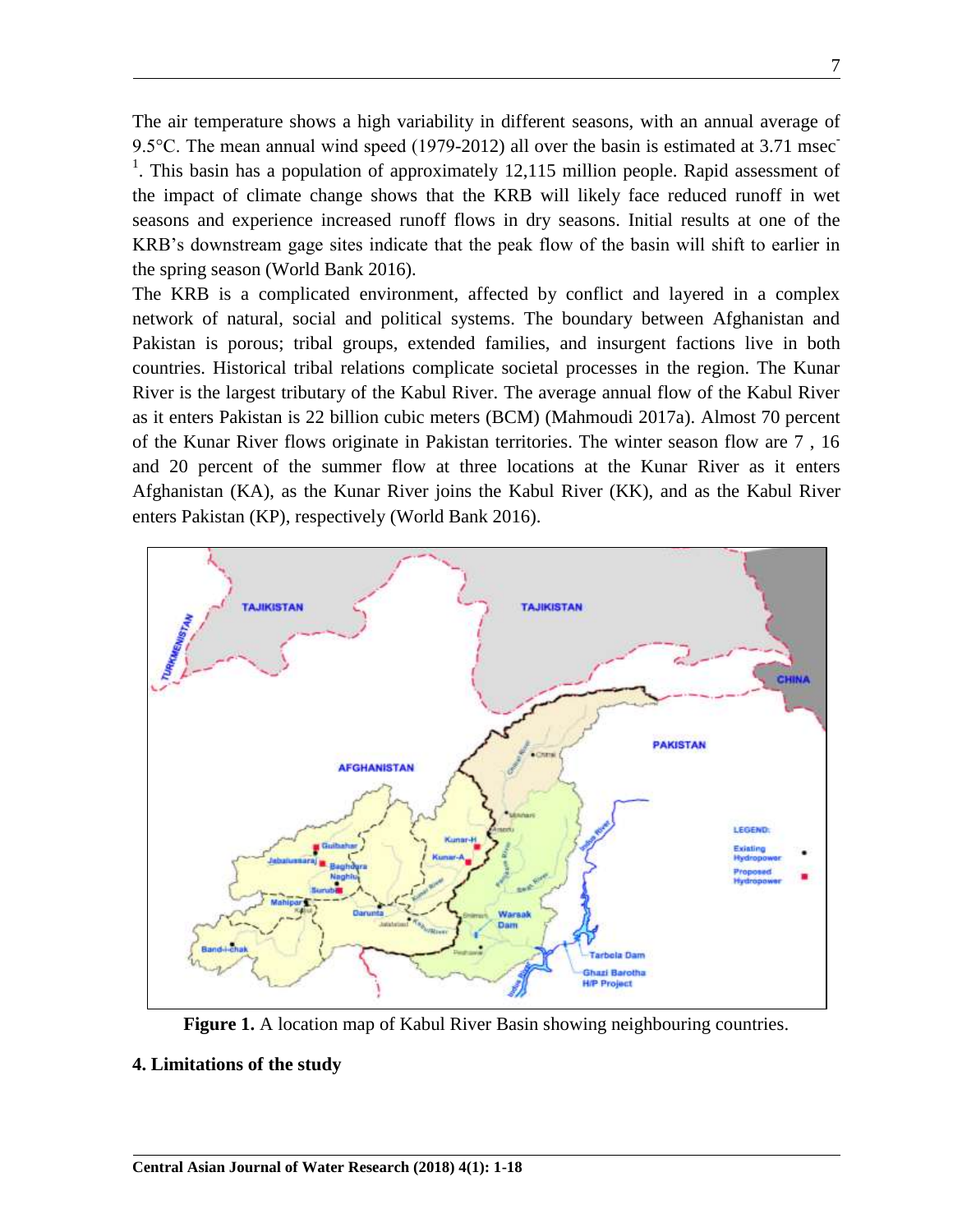In recent years both Afghanistan and Pakistan have hostile political relations. So, because of political instability, the officials from both sides are not interested to share important information in order to avoid any problematic disturbances. Therefore, it was difficult to conduct a field work to get accurate relevant information. Due to the shortage of time and political instability between Afghanistan and Pakistan, a part of the study had to be undertaken based on the secondary information.

### **5. Methodology**

The KRB Benefit Sharing Framework in this study proposes a methodology comprising of three stages of activities, These three stages, application of which is time dependent may require to reconsider the earlier stage when the negotiations and cooperation is unsuccessful are given below:

- 1. **Common Understanding**: The purpose of this stage is to enable the riparian states to reach agreement on what they expect from the framework and how they intend to apply it.
- 2. **Scoping and Significance of Benefit Sharing Scenarios**: The purpose of this stage is to show the significance of a broad range of benefit sharing scenarios in a visual format such that the PSO can be identified and potential "baskets of benefits" proposed. It represents complex possibilities in a simple visual format so that they can be compared and synergies identified. It is more qualitative rather than quantitative.
- 3. **Determine Magnitude of Baskets of Benefits**: The purpose of Stage 3 is to show the quantitative magnitude of "baskets of benefit scenarios" under a range of modeled situations. This refines the understanding of scenarios such that their potential benefits and implications to water resource management can be seen at a general qualitative level. Stage 3 does not engage in a detailed quantitative analysis, and is based just upon pre-feasibility studies and Comparative Regional Assessment data. It should, however, aim to provide an explicit determination in numerical terms of those benefits, which can be quantified and also present a qualitative determination of benefits which cannot be quantified. In this respect, Stage 3 ought to collaborate closely with existing and emerging tools such as a Decision Support System. The logic behind considering "baskets of benefits" is two-fold. First, it is the way to identify a positive sum outcome such that the benefits of using waters cooperatively are greater than using them separately. Secondly, there is a chance to engage with an agreement that is more likely to be realized when negotiating several opportunities rather than single opportunity; consequently, the role of the Benefit Sharing Framework in setting up "baskets of benefits" critically prepares the ground for a successful outcome. In broad scoping terms, baskets established in stage 2 and stage 3 provide an opportunity to modify them in the light of a general analysis of the magnitude of benefits. This enables the contents of the baskets to be adapted such that a balance might be achieved between the potential for successful cooperation and the optimization of benefits.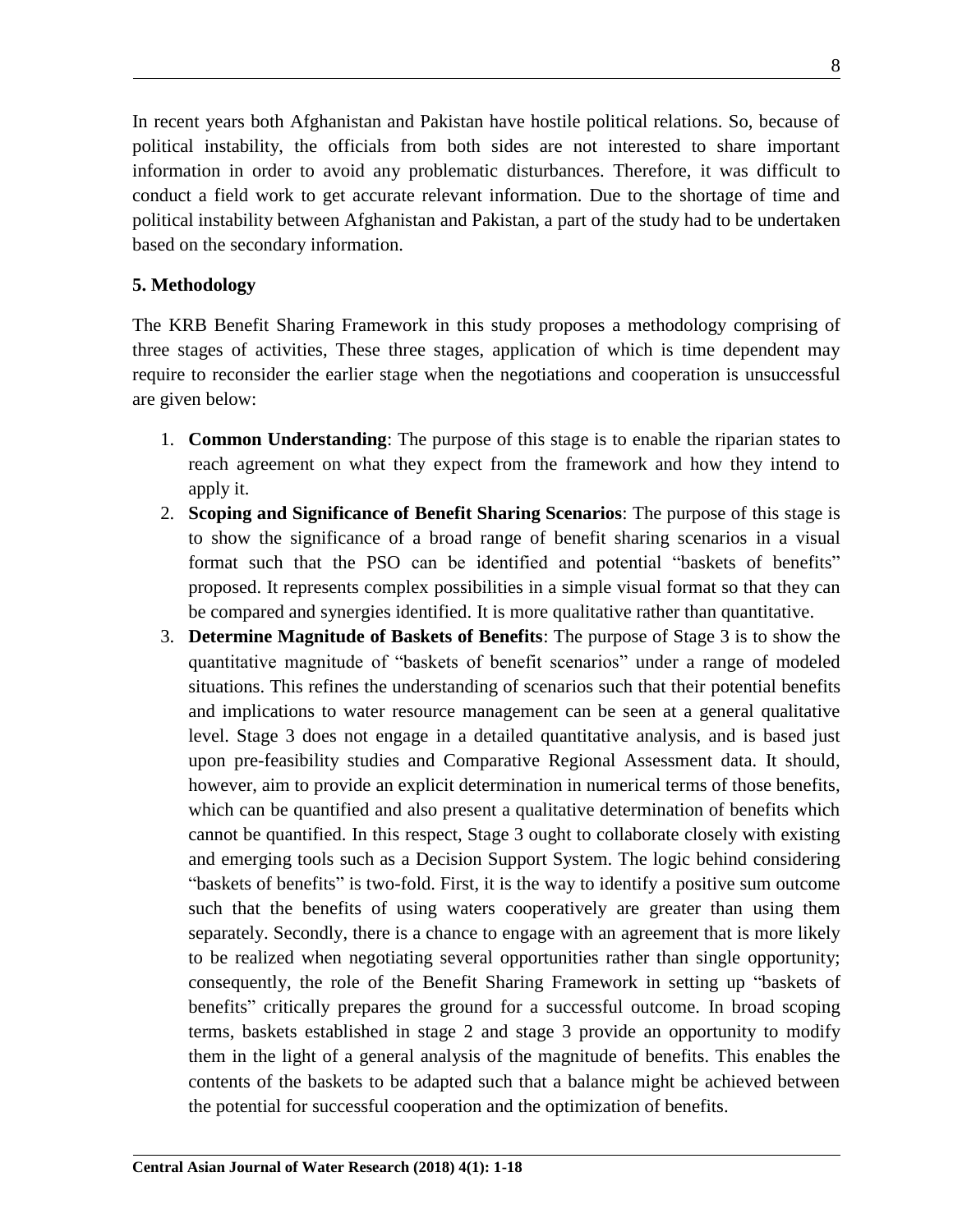Also the secondary sources of data are used in this study to understand and analyze the water issues amongst the KRB riparian countries. In general, implementation of the benefit sharing framework does not appear to create any conflicts or require any significant modifications to established future plans.

### **6. Results and discussion**

The types of benefits resulting from cooperation on KRB can be classified into economic, environmental, political, and regional benefits. The KRB provides irrigation benefit to riparian communities in both Afghanistan and Pakistan, and has potential for flood control if storage reservoirs are developed. Since KRB hydroelectric power development can generate electricity and other benefits to both countries, a benefit sharing arrangement will likely be a critical aspect of project negotiations.

The direct benefit of hydroelectric power (HEP) development in the KRB is electricity generation, at least to meet rising demand peaks and ensure energy security in both countries. The KRB location is well positioned, with a close proximity to the main load centres in Afghanistan, and the Pakistan border, enabling power export. By virtue of their water storage potential, dams in the KRB can also provide irrigation and flood mitigation benefits for communities downstream in Afghanistan and Pakistan. Realizing the KRB"s HEP potential could also increase socioeconomic development in the Kunar province (World Bank 2016).

Availability of low-cost energy can act as an important driver of bilateral cooperation for both countries. In August 2013, the two countries made a joint public announcement to engage in the development of a 1,500 MW HEP cascade on the Kunar River and work toward a bilateral formula of cooperation (Agreed Minutes of the Meeting between Finance Ministers of Pakistan and Afghanistan held on 25th August, 2013).

Joint development of the KRB would create a common objective, potentially increasing dialogue on other shared economic, social, environmental, and security interests, and hence, improving the relationship between the two countries. Promoting cooperation through the KRB hydroelectric power engagement could lead to long-term transformational activities in the region. Joint hydroelectric power development can serve as a catalyst for regional prosperity as sustained interactions between the countries can lead to additional joint ventures and projects that offer mutually beneficial development gains promoting greater market integration in the region. With improved energy access, the countries in the region can reap dividends in the form of greater economic growth. An initial transboundary water opportunity analysis relating to the Kabul River Basin, addressing the categories relating to primary production, hydropower generation, urban growth and industrial development, and ecosystem services (see Table II). As shown each benefit category is attributed to the respective riparian countries with brief narrative statements summarising how the various available water resources could potentially be related to benefit sharing.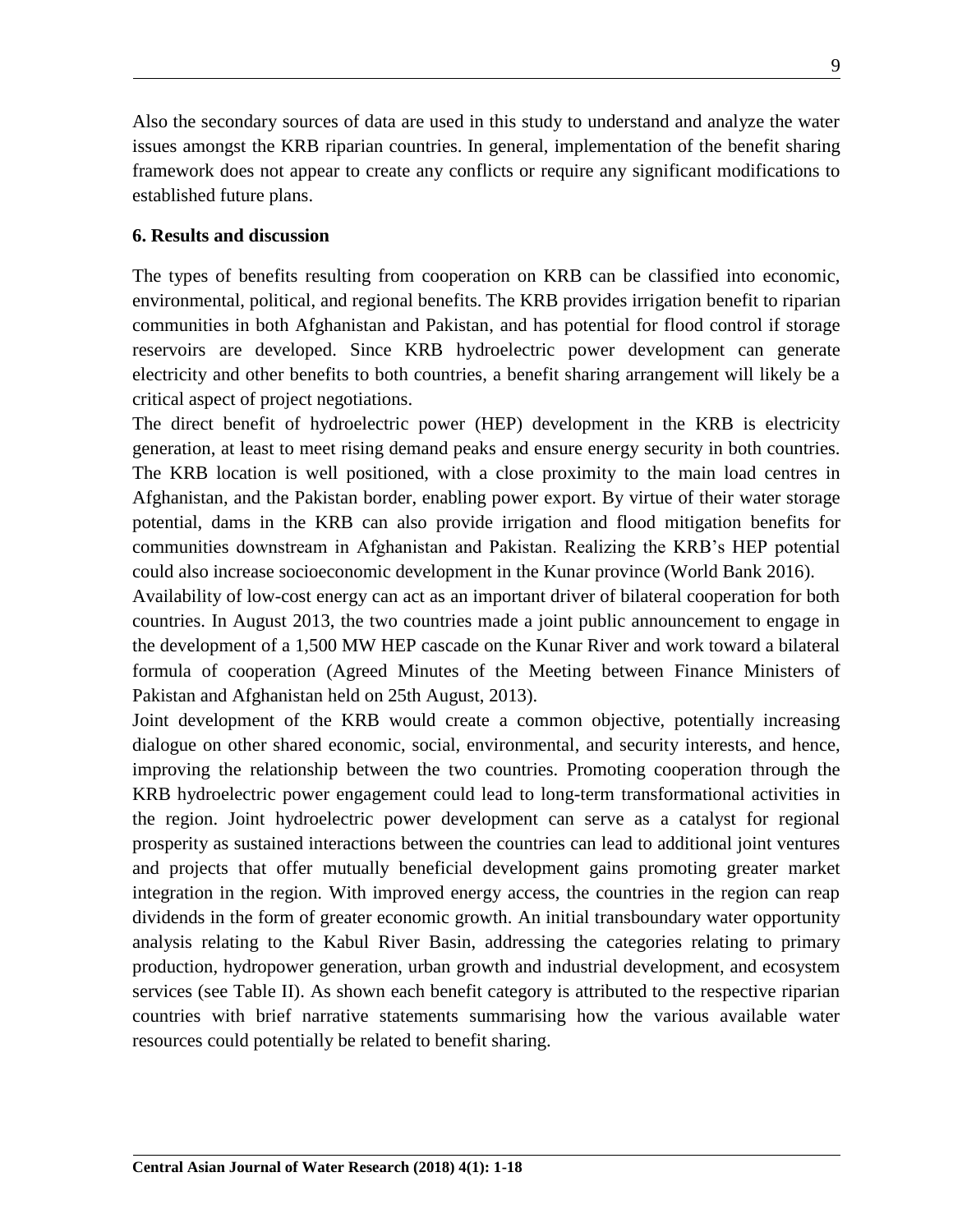## **Table II.** Analysis relating to the Kabul River Basin, addressing the factors relating to primary production, hydropower generation, urban growth and industrial development, and ecosystem services.

| Category                      | Riparian/Activity       | Efficiency of Use                                                                                                                                                                                                                                                                                                                                                                                                                                                                                                                                                                                                                                                                                                                                                                                                                                                                                                                                                                                                                                                                                                                                                  | <b>Flow Management</b>                                                                                                                                                                                                                                                                                                                                                                                                                                                                                                                                                                  | Desalination                                                                                                                                                                                                          | Wastewater Re-use                                                                                                                                                            | <b>Inter-basin Transfers</b>                                                                                                                                                                         |  |
|-------------------------------|-------------------------|--------------------------------------------------------------------------------------------------------------------------------------------------------------------------------------------------------------------------------------------------------------------------------------------------------------------------------------------------------------------------------------------------------------------------------------------------------------------------------------------------------------------------------------------------------------------------------------------------------------------------------------------------------------------------------------------------------------------------------------------------------------------------------------------------------------------------------------------------------------------------------------------------------------------------------------------------------------------------------------------------------------------------------------------------------------------------------------------------------------------------------------------------------------------|-----------------------------------------------------------------------------------------------------------------------------------------------------------------------------------------------------------------------------------------------------------------------------------------------------------------------------------------------------------------------------------------------------------------------------------------------------------------------------------------------------------------------------------------------------------------------------------------|-----------------------------------------------------------------------------------------------------------------------------------------------------------------------------------------------------------------------|------------------------------------------------------------------------------------------------------------------------------------------------------------------------------|------------------------------------------------------------------------------------------------------------------------------------------------------------------------------------------------------|--|
| Primary<br>Production         | Afghanistan<br>Pakistan | The efficiency of water use in the agricultural<br>sector can be improved in all of the riparian<br>countries. Catchment Area of Kabul River in<br>Pakistan is 15,000 km <sup>2</sup> and in Afghanistan is<br>53,000 km <sup>2</sup> . Pakistan agriculture is mostly<br>dependent on irrigation network because of<br>little rainfall, low quality ground water etc.                                                                                                                                                                                                                                                                                                                                                                                                                                                                                                                                                                                                                                                                                                                                                                                             | Flow management can be improved in<br>the upper riparian by considering<br>Green Water and Blue Water in<br>agreement. This will enhance Blue<br>Water flows to the downstream<br>riparian, improving equity in relation<br>to Blue Water allocations.                                                                                                                                                                                                                                                                                                                                  | The desalination of brackish or<br>marine flows is not appropriate as<br>an option to enhance Blue Water<br>volumes for agricultural use, due<br>to high cost and the inappropriate<br>quality of the water produced. | it should be<br>introduced after<br>treatment levels<br>are upgraded and<br>expanded<br>throughout the<br>country.<br>It should be<br>expanded<br>throughout the<br>country. | Any scheme is likely<br>to require the<br>cooperative<br>inclusion of two<br>riparian countries.<br>Both are<br>already considering<br>this option, but<br>Afghanistan has the<br>most urgent needs. |  |
| Hydropower<br>Potential       | Afghanistan             | Darunta, Sarobi, Naghlu, Mahipar, Maidan,<br>Soorobi, Jabalsaraj, Chak-Wardak, Shahr,<br>Asadabad Hydroelectric Plant, Qargha, Amir<br>Gazi, Khawar, Charikar are important on Kabul<br>River Basin. (Annual Flow within Afghanistan =<br>9.4 MAF) Afghanistan has a total installed<br>electricity capacity of about 622 MW, while<br>energy demand for the country is forecasted at<br>2,769 MW by 2020.                                                                                                                                                                                                                                                                                                                                                                                                                                                                                                                                                                                                                                                                                                                                                         | Economic benefits are the direct benefits that could be obtained from hydroelectric power development. The main benefit<br>from the potential KRB projects is cheap hydroelectric power generation, which will help meet energy demand in both<br>countries. Complementarities in energy demand profiles can be harnessed for mutual gain: hydroelectric power generation<br>can provide power during periods of electricity shortages in Afghanistan (in winter) and Pakistan (in summer), and potentially<br>provide irrigation water for Afghanistan and flood control for Pakistan. |                                                                                                                                                                                                                       |                                                                                                                                                                              |                                                                                                                                                                                                      |  |
|                               | Pakistan                | Mirkhani: 410 MW, Khyber, Lawi, Shagosin Warsak*: 240 MW, Gomal Zam Dam 17.4 MW, Kurram Tangi: 53 MW, Mir Khani: 150 MW (Annual Flow within Pakiistan = 25.4<br>MAF). Pakistan's 22,928 MW of installed capacity (FY2015) cannot meet its estimated 7.6 percent annual increase in electricity use. Under the current assessment, technical<br>feasibility under a range of operational and climate scenarios was studied for four proposed dam sites—Mirkhani, Shal, Sagi and Kama—and one existing dam, Warsak. Warsak<br>and the proposed Mirkhani are located in Pakistan, and Shal, Sagi, and Kama are located in Afghanistan. Construction of the four new dams—three in Afghanistan and one in<br>Pakistan—will provide the countries with much needed storage and low-cost HEP. Feasibility studies for two of the four proposed dams show significant gaps in preparation<br>work, but confirm that the sites have potential for HEP generation. The Afghanistan Power Sector Master Plan from 2013 indicates a total investment requirement of USD 2.6<br>billion for Shal (at 158 m high), producing 798 MW, and Sagi (at 85 m high), producing 300 MW. |                                                                                                                                                                                                                                                                                                                                                                                                                                                                                                                                                                                         |                                                                                                                                                                                                                       |                                                                                                                                                                              |                                                                                                                                                                                                      |  |
| Urban Growth                  | Afghanistan             | There is very considerable scope for inter-sectoral allocation of Blue Water away from agriculture to realize the higher economic returns from<br>the industrial and services sectors. However, this will require a significant shift in Government policy.                                                                                                                                                                                                                                                                                                                                                                                                                                                                                                                                                                                                                                                                                                                                                                                                                                                                                                        |                                                                                                                                                                                                                                                                                                                                                                                                                                                                                                                                                                                         |                                                                                                                                                                                                                       |                                                                                                                                                                              |                                                                                                                                                                                                      |  |
| and Industrial<br>Development | Pakistan                | Pakistan is a developed economy by comparison to the Afghanistan but rise in population growth needs high demand of limited water to meet<br>the challenges of high food requirements. The specific types of industries and services to be introduced require additional consideration to<br>minimize water demand and maximize revenue.                                                                                                                                                                                                                                                                                                                                                                                                                                                                                                                                                                                                                                                                                                                                                                                                                           |                                                                                                                                                                                                                                                                                                                                                                                                                                                                                                                                                                                         |                                                                                                                                                                                                                       |                                                                                                                                                                              |                                                                                                                                                                                                      |  |
|                               | Fisheries               | There is little scope for increased fishery production in the inland waters within the basin and limited scope externally (for any of the riparians). The offshore fisheries (which<br>are affected by river inflows) are important in certain cases (e.g. Gaza), but the ecosystem management of these resources is poor.                                                                                                                                                                                                                                                                                                                                                                                                                                                                                                                                                                                                                                                                                                                                                                                                                                         |                                                                                                                                                                                                                                                                                                                                                                                                                                                                                                                                                                                         |                                                                                                                                                                                                                       |                                                                                                                                                                              |                                                                                                                                                                                                      |  |
| Ecosystem<br><b>Services</b>  | Environmental           | Environmental benefits, such as improved soil conservation and sediment management, will be realized if the KRB is managed jointly since more data and information will be<br>available through which to designate performance and settings of the dams. Currently, Warsak Dam in Pakistan is operating below its potential due to sedimentation, and the<br>Government of Pakistan is exploring options to improve its operation. Coordinated cascade operations will allow for better sediment management throughout the KRB.                                                                                                                                                                                                                                                                                                                                                                                                                                                                                                                                                                                                                                    |                                                                                                                                                                                                                                                                                                                                                                                                                                                                                                                                                                                         |                                                                                                                                                                                                                       |                                                                                                                                                                              |                                                                                                                                                                                                      |  |

Sources: Landell Mills Ltd 2013, "Investment plan for Kabul River Basin", Afghanistan Water Resources Development (AWARD) Technical Assistance Project - Technical and Implementation Support Consultancy (TISC)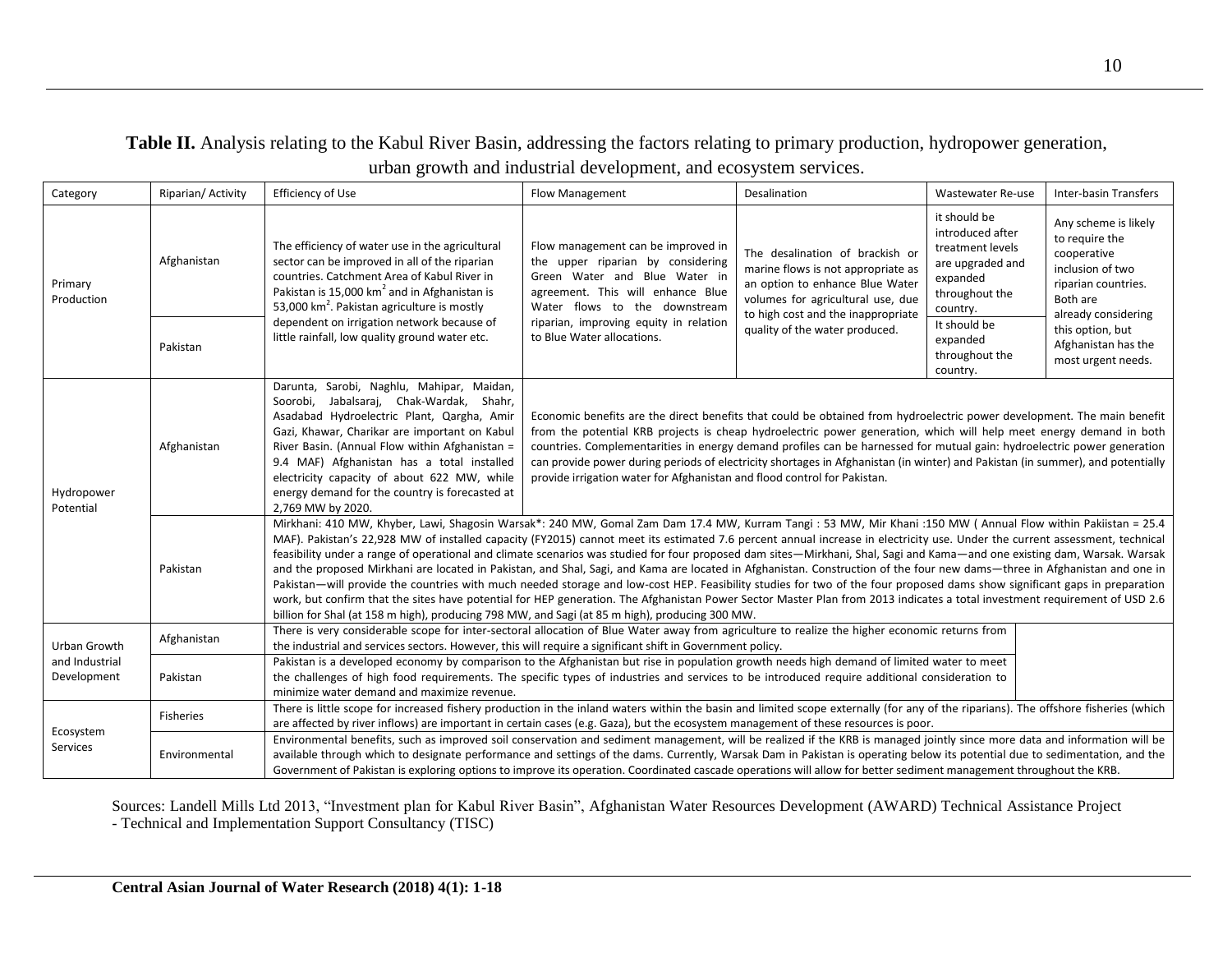The identification of benefits may be an extended process. In order to capture the full potential for cooperation, it is helpful to map out as many benefits as possible from the start. However, in many cases, only some benefits will be identified in the first phase of negotiations. Sustained and enhanced cooperation may then lead to further efforts to identify additional benefits, because the parties are ready to invest in the identification process and also because some potential benefits may only be apparent (or appear feasible) after the basis for cooperation has been established.

Transboundary water cooperation can generate many benefits, but it may also involve some costs and risks. These represent the flip side of the benefits. Costs and risks may be of an economic nature, such as the cost of launching and sustaining the cooperation process and the cost of adopting measures required to generate the benefits. They may also be of a political nature. For example, the adoption of new water management measures will benefit some stakeholders more than others and discussions about water management can generate controversies within a country or among countries. Mitigation strategies to deal with such risks and costs range from better communication to the implementation of internal compensation measures.

Environmental benefits, for example, improved soil conservation and sediment management, will be realized if the KRB is managed jointly since more data and information will be available through which to designate performance and settings of the dams .Joint development of the KRB would create a common objective, potentially increasing dialogue on other shared economic, social, environmental, and security interests, and hence improving the relationship between the two countries. Accordingly, experts have highlighted the importance of fostering development in a manner which is sensitive to regional tensions over shared water resources (see Table III). It has been shown that improved technology and increased effort can help to address many of the challenges and significantly improve the transboundary water cooperation, but it may also involve some costs and risks. These represent the flip side of the benefits. Costs and risks may be of an economic nature such as the cost of launching and sustaining the cooperation process and the cost of adopting measures required to generate the benefits. They may also be of a political nature. For example, the adoption of new water management measures will benefit some stakeholders more than others and discussions about water management can generate controversies within a country or among countries. Mitigation strategies to deal with such risks and costs range from better communication to implementation of internal compensation measures.

Different stakeholders will have different knowledge and information about different aspects and impacts of transboundary water cooperation. Thus, the inclusion of different types of stakeholders should help ensure that benefits, that may otherwise go unidentified, are uncovered. A range of disciplines needs to be represented in the process of identification of benefits, including hydrology, engineering, microeconomics, macroeconomics, sociology, anthropology, military studies, and politics. An intersectoral approach to the benefits identification is, therefore, required. It is important that experts of a team responsible for leading the identification of benefits represent all involved countries and sectors, which can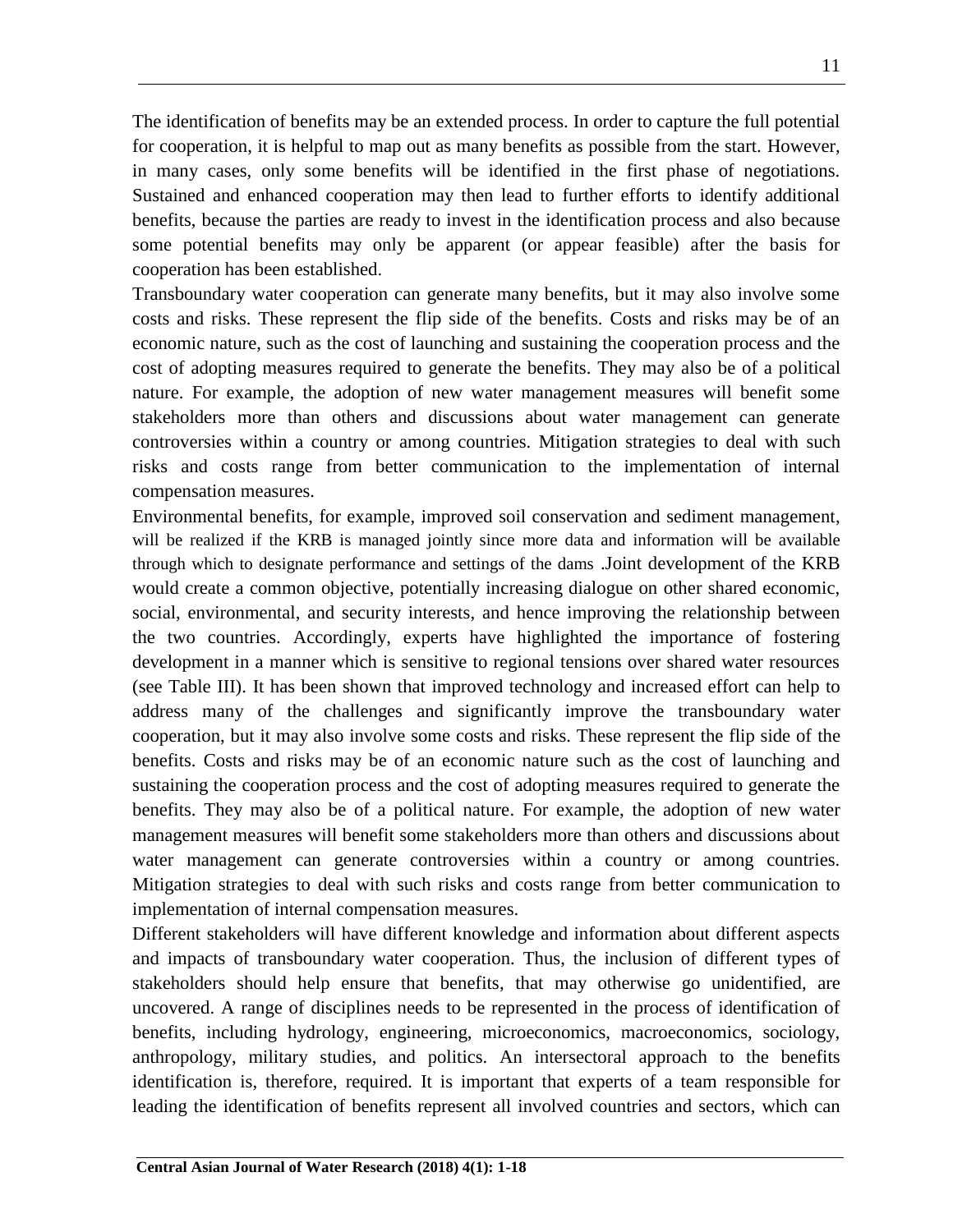recommend the basket of benefit effectively and direct the negotiations and cooperation regionally.

| <b>Sharing Water</b>                         | <b>Mechanisms for Sharing Benefits</b>                                                                                                                       |  |  |  |
|----------------------------------------------|--------------------------------------------------------------------------------------------------------------------------------------------------------------|--|--|--|
| <b>Assigning Rights</b>                      | Knowledge Sharing<br>Data and information sharing – hydro-climatology, climate                                                                               |  |  |  |
|                                              | change                                                                                                                                                       |  |  |  |
|                                              | Project Design                                                                                                                                               |  |  |  |
|                                              | Core project design, location, scale - irrigation, flood protection,<br>ecosystems                                                                           |  |  |  |
| Ancillary Investments - 'basket of benefits' |                                                                                                                                                              |  |  |  |
|                                              | Ancillary investments – additional to core infrastructure to<br>broaden reach of benefits, e.g., rural electrification, local<br>infrastructure, power trade |  |  |  |
|                                              | <b>Economic and Financial Arrangements</b>                                                                                                                   |  |  |  |
|                                              | Payment for benefits - fisheries, watershed management, water<br>delivery                                                                                    |  |  |  |
|                                              | Compensation for costs – inundated land                                                                                                                      |  |  |  |
|                                              | Purchase agreements – hydroelectric power                                                                                                                    |  |  |  |
|                                              | Financing and ownership arrangements – loans or joint<br>ownership                                                                                           |  |  |  |
|                                              | <b>Institutional and Policy Development</b>                                                                                                                  |  |  |  |
|                                              | River basin organization – coordination, transparency, fairness                                                                                              |  |  |  |
|                                              | Operating procedures – dam operations for flood, drought,<br>fisheries                                                                                       |  |  |  |
|                                              | Public-private partnerships – potential to leverage funds                                                                                                    |  |  |  |

**Table III.** Mechanisms for Benefit Sharing.

Source: Mrc Initiative On Sustainable Hydropower 2011, "Summary and guide to the knowledge base compendium, Version 1.

The analysis of the Kabul River Basin legal frameworks shows that in both Pakistan and Afghanistan, joint infrastructures are a primary driver of cooperation among states, encompassing benefit-sharing both at the intra-state and inter-state levels as shown in Figure 2. Moreover, water-based infrastructure provides both material and immaterial benefits. While the first category includes socio-economic benefits such as the production of electricity, expanded cultivable lands, immaterial benefits are connected to the broader needs of the local population such as the improvement of their living conditions and the protection of aquatic ecosystems such as wetlands.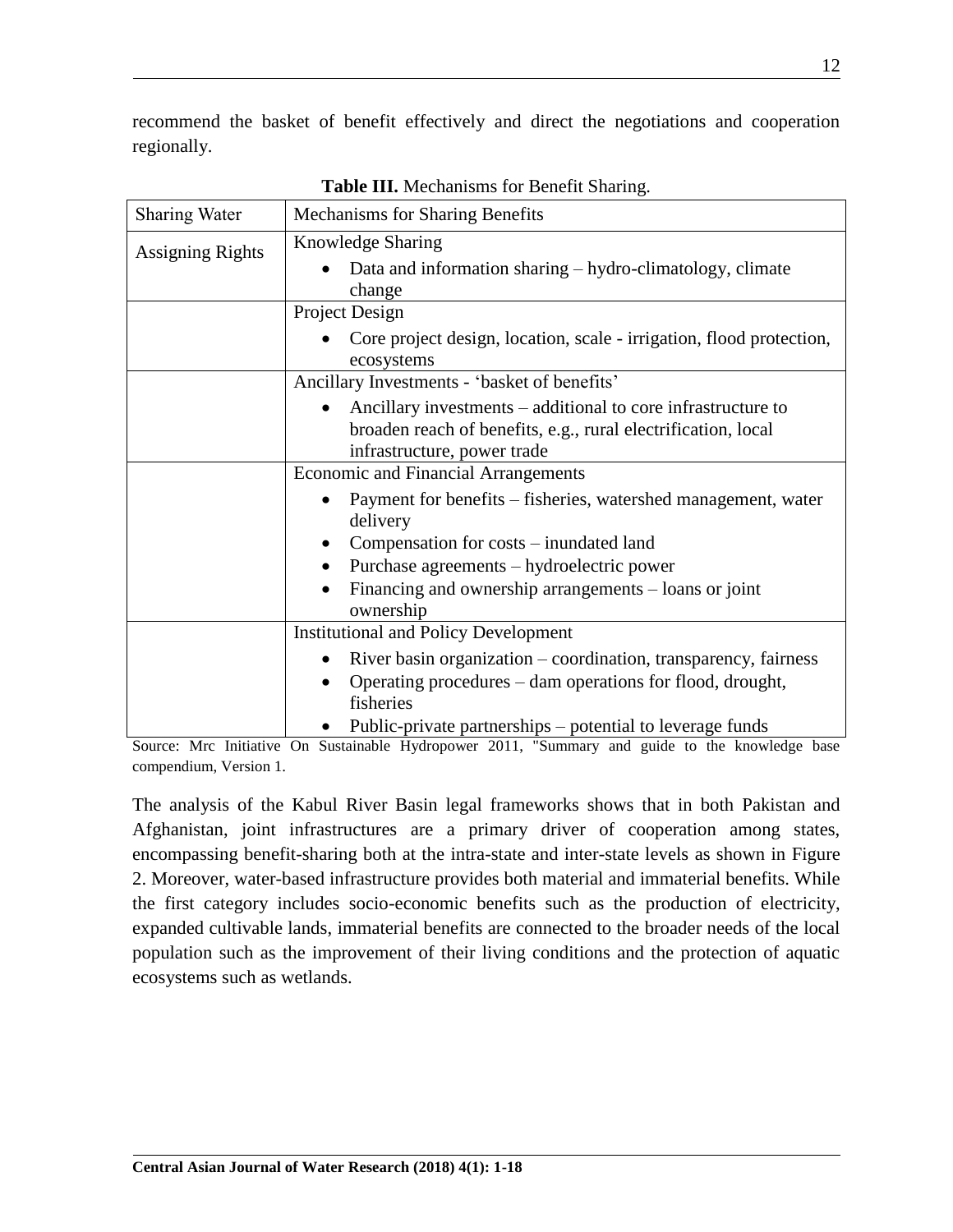

**Figure 2**. Transboundary Benefit Sharing Framework to share water in the Kabul River Basin.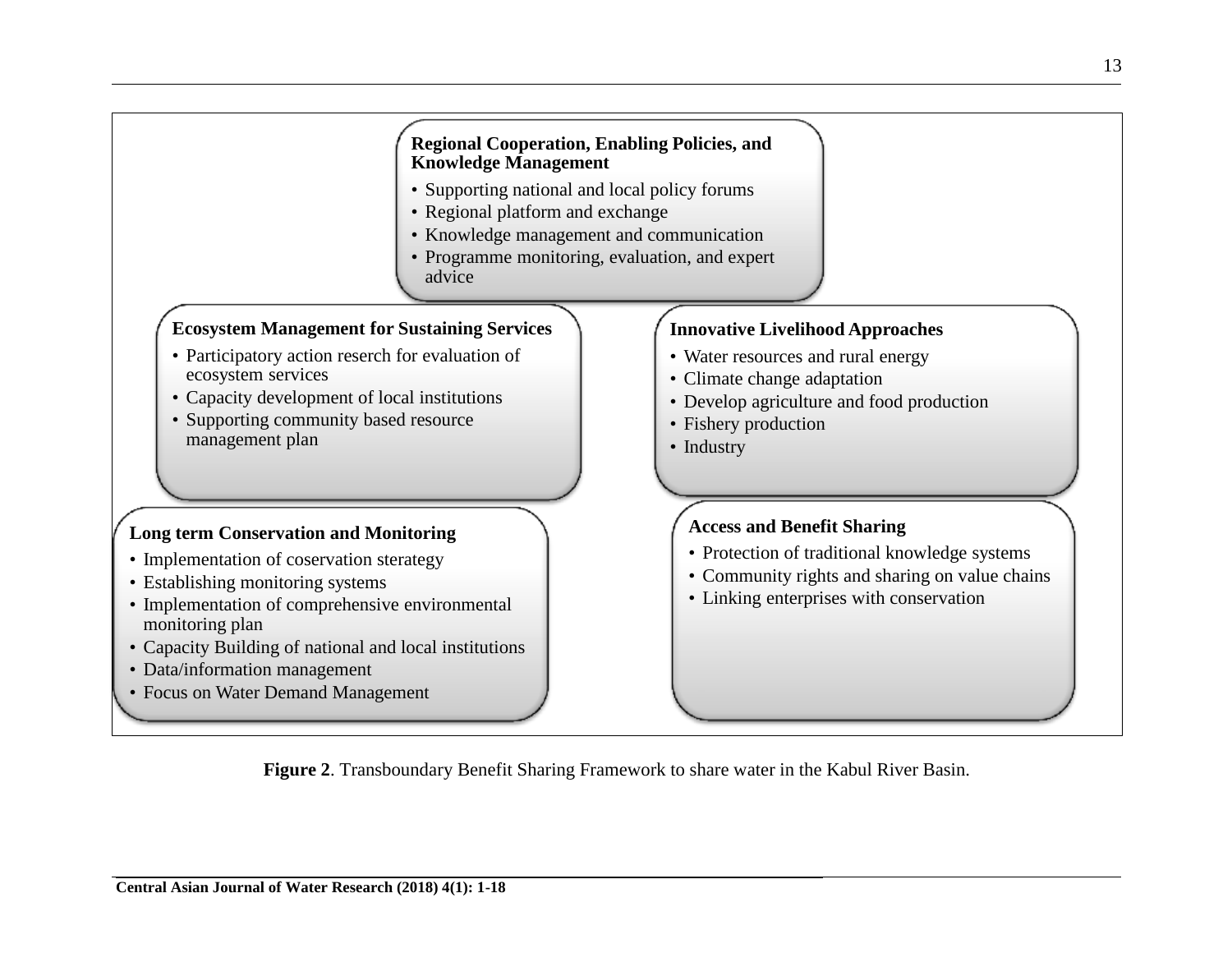#### **7. Conclusion and recommendation**

This paper on "Benefit Sharing Framework" considers possible legal and institutional implications. In general, implementation of the Benefit Sharing Framework does not appear to create any conflicts or require any significant modifications to future plans. The benefits of the water sharing in transboundary river basins are mainly due to co-riparian states' collaboration efforts to decrease the expenses and increase the outcomes. It could also mean efficient and effective shared water management across all sectors, called as sectorial optimization. The impacts of joint investments in both upstream and downstream states can yield a bundle of benefits including, but not restricted to, flood control, reduction of sedimentation, availability of more water in the basin, hydropower production and other ecosystem functions. The points mentioned above, in turn, can also ensure food security, mitigate drought, and avail renewable energy. In transboundary rivers such as the KRB, all attempts and efforts should be geared towards identifying the typologies of benefits, aspects of benefit sharing, scenarios of benefit sharing, and the optimization/maximization of benefits. A systematic control and collaboration together with a better management of ecosystem could provide benefits to the river system with great positive benefits, potentially increasing the food and power production. However, the other significant component, beyond the rivers is the cooperation of riparian states leading to enormous integrated common economics.

The governments may wish to consider establishing stakeholder engagement processes, in which the positive and negative effects of different types of cooperation framework options are discussed and the suitable level of cooperative action is chosen. The appropriate engagement of concerned stakeholders in the process of designing the institutional framework and its implementation will be essential to build confidence, instil ownership, and establish institutional legitimacy and stability. There should also be a coordination with and among the national and provincial governments, military and security forces, and local communities to ensure project security

Stakeholder engagement can also help identify and quantify the benefits of HEP development in the KRB. The governments may wish to consider holding public meetings, workshops, trainings, and community consultations facilitated by provincial and district-level actors to determine benefit sharing mechanisms for KRB HEP development. Some of the public meetings should be conducted early on in the project development process. Local municipalities, communities, and tribal representatives should be involved in communicating different benefits (e.g., power, water supply, irrigation, and employment) and to integrate local customs in determining the benefit sharing mechanisms. The governments should communicate the social risks of the project to the local population and develop associated risk mitigation strategies for the success of the projects.

Thus, the establishment of the Local Coordination Committees, the National User Associations, and the Regional Coordination of Users within the study area authority indicates that water users participate in the definition of benefits to be shared at the intra-state level. Moreover, the traditional knowledge of water users may contribute to better management and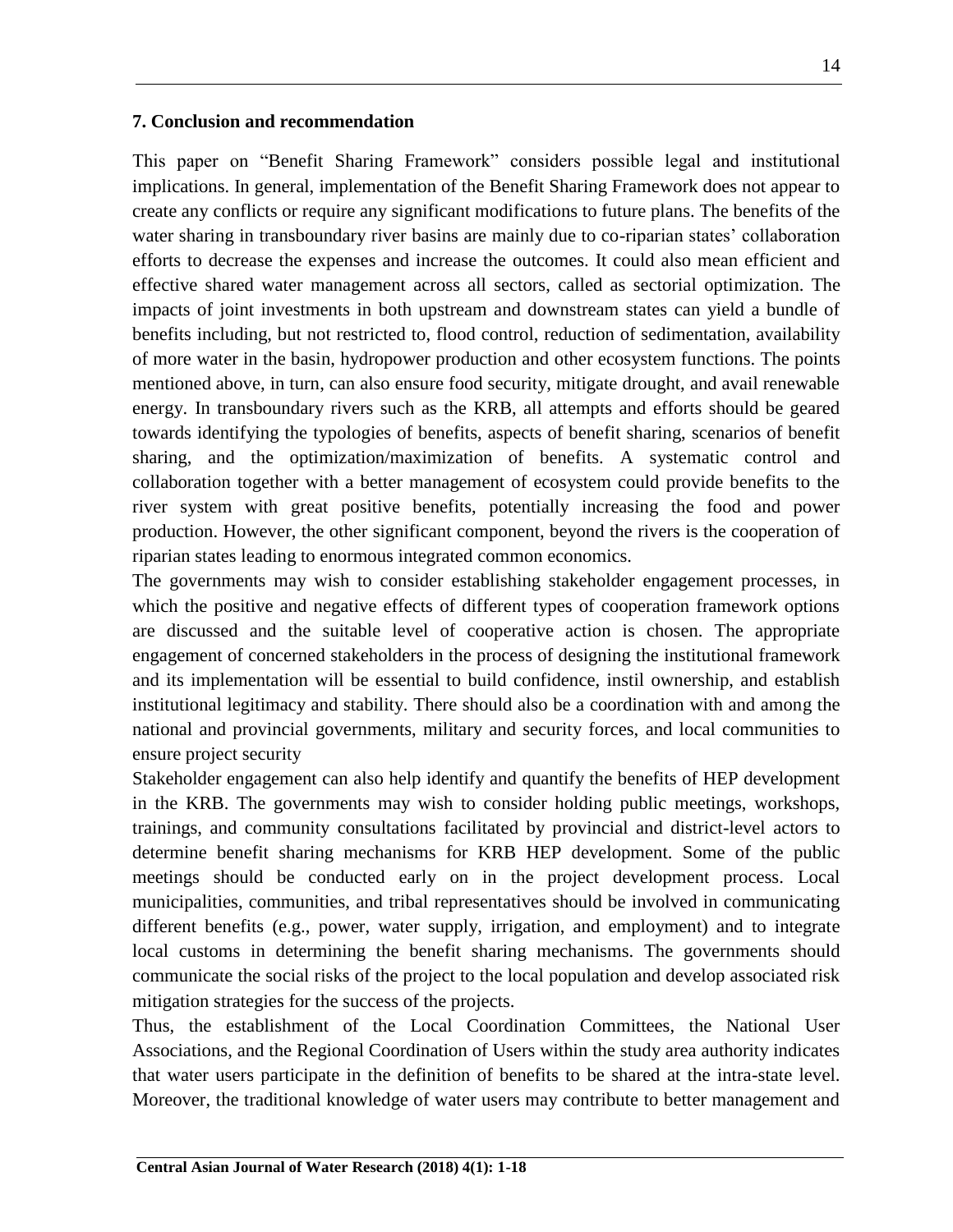protection of transboundary waters at the inter-state level. The involvement of local communities at an early stage of the development of water infrastructure may also contribute to prevent international water disputes. Furthermore, the identification of the trade-offs in the distribution of the benefits to the riparian states may contribute to reduce negative transboundary impacts and enlarge the number of benefits from the uses of shared water resources. An equitable and fair distribution of costs and benefits plays a significant role in the application of equity. The needs and interests of states and local population, as well as the protection of the environment, must be considered in an equal manner. Also, in order to prevent negative externality for the downstream riparian, water allocation problems should be solved through a cooperative arrangement prior to any economic benefit exchange programme. Until such time when a joint basin-wide authority is formed in a transboundary river basin for its total planning and management, the issues of water property rights and benefit sharing must remain delinked.

The findings of this study with a limited data have shown that the benefits of the water sharing in transboundary river basins are, mainly, due to co-riparian states" collaborative efforts to decrease the expenses and increase the outcomes. It could also mean efficient and effective shared water management across all sectors, called as the sectorial optimization. There has to be much more focus and emphasis on the sharing of transboundary benefits rather than on physical water presence at the moment, while the former can bring a zero sum results, the later can show up a positive sum. Economic, environmental, social, and political benefits can be achieved through cooperation.

Cooperation in a transboundary river can take many forms, ranging from sharing data to joint management. Preliminary technical cooperation can help to create a conducive environment that could lead to broader cooperation. Achieving cooperation requires an effective national policy and regulatory framework, as well as supportive regional initiatives.

#### **8. Acknowledgments**

The authors express sincere gratitude to the USAID support for this study through its PEER program, grateful to the editor of the journal, Dr. Mohammad Ashraf, Pakistan Council of Research in Water Resources (PCRWR)anonymous reviewers for their relevant and valuable comments on earlier version of the manuscript that has enhanced the quality of this paper, and the assistance of Dr. Ingrid Verstraeten, Chief Europe, Russia, Central Asia and Circum Arctic, Office of International Programs, U.S. Geological Survey, in the preparation of this document. The authors are also thankful to the Ministry of Energy and Water of Afghanistan for providing the needed data.

#### **9. References**

1. Carius, A., Dabelko, G. and Wolf, A., 2004, "Water, Conflict and Cooperation", ECSP Repot, Issue 10, pp. 60-66.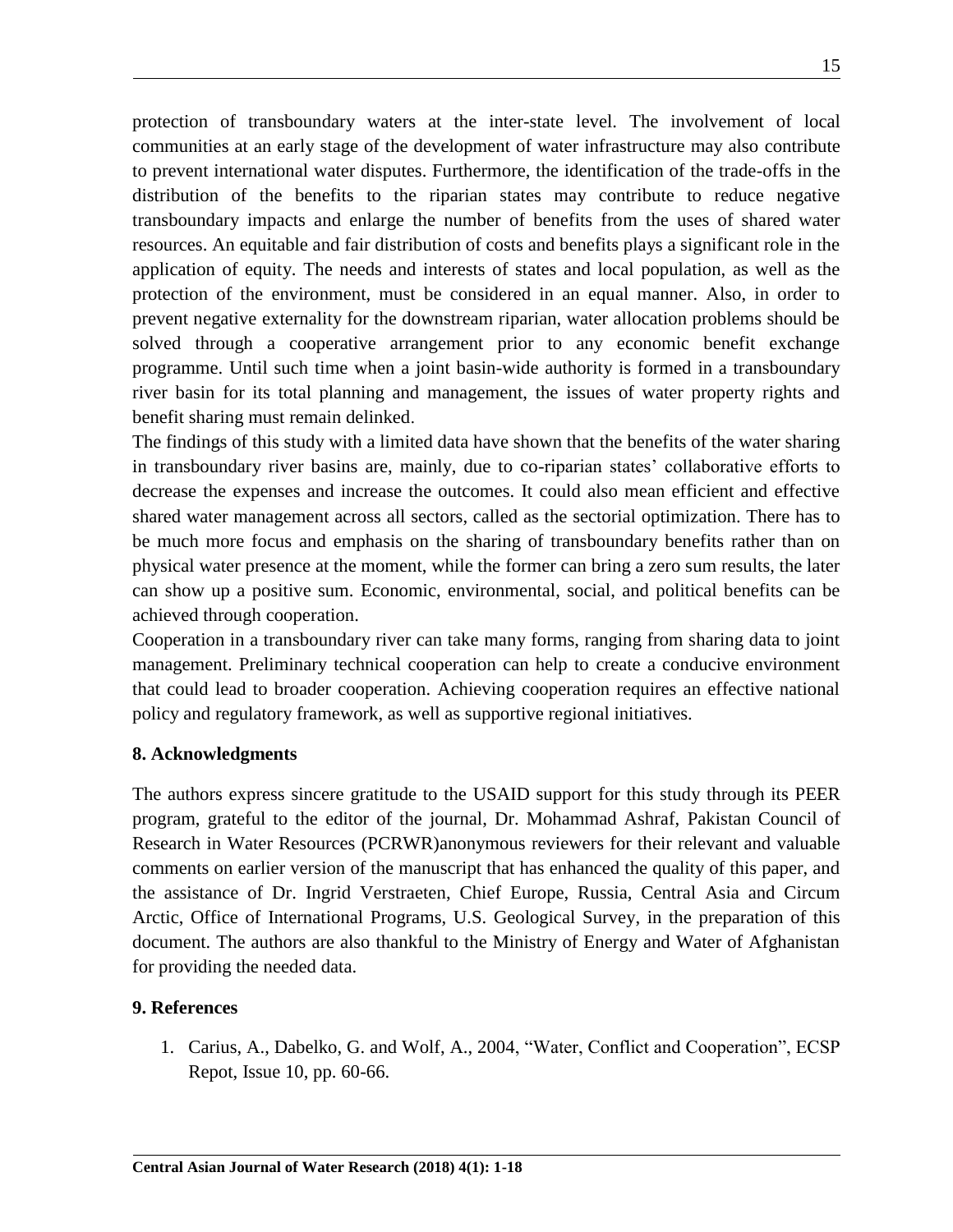- 2. Global Water Partnership (GWP), 2013, "Water: Catalyst for cooperation", Global Water Partnership.
- 3. Haas, L., 2009, *"*Introducing local benefit sharing around large dams in West Africa"*,*  London: International institute for Environment and Development and the Global Water Initiative, pp. 1-39.
- 4. Hodgson, S., 2006, "Modern water rights: Theory and practice", Food and Agriculture Organization of the United Nations, Rome.
- 5. Jägerskog, A., 2009. Functional Water Cooperation in the Jordan River Basin: Spillover or Spillback for Political Security? In H.G. Brauch, ed. Facing Global Environmental Change - Hexagon Series on Human and Environmental Security and Peace. Berlin Heidelberg: Springer.
- 6. Landell Mills Ltd, 2013, "Investment plan for Kabul river basin", Afghanistan Water Resources Development (AWARD) Technical Assistance Project -Technical and Implementation Support Consultancy (TISC). World Bank.
- 7. Lee, S., 2015, "Benefit sharing in the Mekong River Basin", *Water International*, Vol. 40 Issue 1, pp. 139-152.
- 8. Lee, S., 2013, "Hydropower Development in the Mekong River Basin Analysis through the Hydro-Hegemonic Approach", *Southeast Asian Journal*, Vol. 23 Issue 2, pp. 247-263.
- 9. Mahmoudi, S. M., 2017a, Integrated Water Resources Management in River Basins of Afghanistan.
- 10. Mahmoudi, S. M., 2017b, Integrated Water Resources Management in Afghanistan in National Level.
- 11. MacQuarrie, P., Viriyasakultorn, V. and Wolf, A., 2008, "Promoting cooperation in the Mekong region through water conflict management, regional collaboration, and capacity building", *GMSARN International Journal*, Vol. 2, pp. 175-184.
- 12. McCaffrey, S. C., Murray, J. S. and Woodhouse, M., (eds.) 2016, Promoting Equity, Cooperation and Innovation in the Fields of Transboundary Waters and Natural Resources Management. International Water Law Series, Vol. 5, Brill.
- 13. Mrc Initiative On Sustainable Hydropower, 2011, "Summary and guide to the knowledge base compendium, Version 1.
- 14. Phillips, D. J. H., Allan, J.A., Claassen, M., Granit, J., Jägerskog, A., Kistin, E., Patrick, M. and Turton, A., 2008, "The Transcend – TB3 Project: A Methodology for the Trans-boundary Waters Opportunity Analysis (the TWO Analysis) 2008", Swedish Ministry for Foreign Affairs (Sida).
- 15. Phillips, D. J. H., Daoudy, M., Mc Caffrey, S., Öjendal, J. and Turton, A. R., 2006. Transboundary water cooperation as a tool for conflict prevention and broader benefit‐ sharing. Stockholm: Ministry for Foreign Affairs Expert Group on Development Issues (EGDI).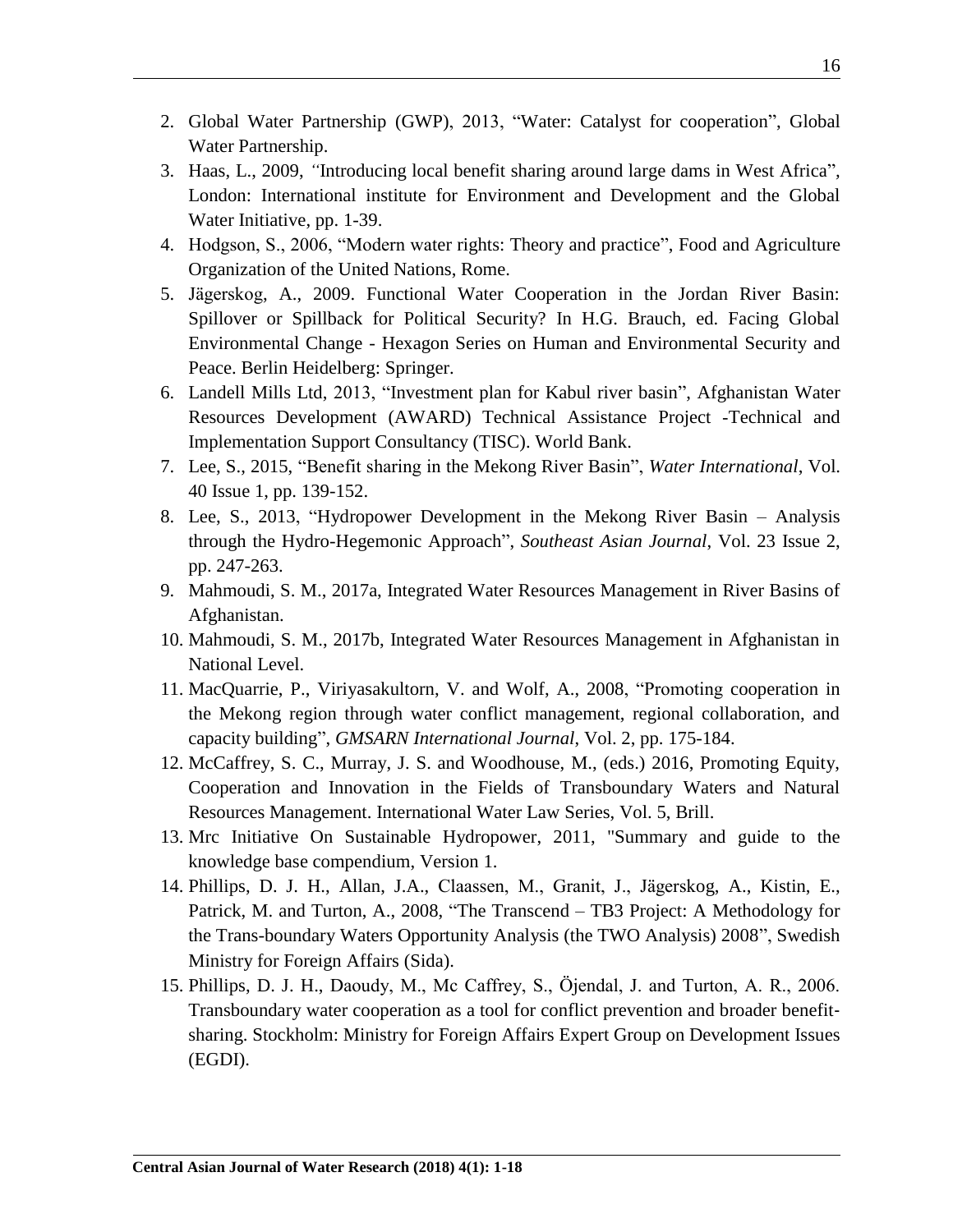- 16. Phillips, D. J. H., Jägerskog, A. and Turton, A., 2009, "The Jordan River basin:3. Options for satisfy the current and future water demand of the five riparians", *Water International*, Vol. 34 No 2, pp. 170-188.
- 17. Phillips, D. J. H. and Woodhouse, M.., 2009, "Transboundary Benefit sharing Framework": Training Manual (Version 1). Prepared for Benefit Sharing Training Workshop. Addis Ababa.
- 18. Qaddumi, H., 2008, "Practical Approaches to transboundary water benefit sharing", ODI working paper No. 292. Available at: [http://www.odi.org.uk/resources/odi](http://www.odi.org.uk/resources/odi-publications/working-papers/292-%20transboundary-water-benefit-sharing.pdf)publications/working-papers/292- [transboundary-water-benefit-sharing.pdf.](http://www.odi.org.uk/resources/odi-publications/working-papers/292-%20transboundary-water-benefit-sharing.pdf)
- 19. Sadoff, C., Greiber, T., Smith, M. and Bergkamp, G., 2008. Share-Managing Water across Boundaries; IUCN: Gland, Switzerland.
- 20. Sadoff, C. W. and Grey D., 2005, "Cooperation on International Rivers. A Continuum for Securing and Sharing Benefits", *Water International*, Vol. 30 No. 4. Available at [http://siteresources.worldbank.org/INTWRD/Resources/0509\\_Continuum\\_WI.pdf.](http://siteresources.worldbank.org/INTWRD/Resources/0509_Continuum_WI.pdf)
- 21. Sadoff, C. W. and Grey, D., 2002, "Beyond the river: the benefits of cooperation on international rivers", *Water Policy,* Vol. 4 No. 5, pp. 389-403. Available at [http://siteresources.worldbank.org/EXTABOUTUS/Resources/BeyondtheRiver.pdf.](http://siteresources.worldbank.org/EXTABOUTUS/Resources/BeyondtheRiver.pdf)
- 22. Sadoff, C. W., Whittington, D. and Grey, D., 2002, "Africa"s International Rivers: An Economic Perspective", Directions in Development, World Bank, Washington, DC. Available at: [https://openknowledge.worldbank.org/handle/10986/15175.](https://openknowledge.worldbank.org/handle/10986/15175)
- 23. Taffesse, T., 2009, "Benefit-Sharing Framework in Transboundary River Basins: The Case of the Eastern Nile Subbasin", International Water Management Institute, Conference Papers, pp. 232-245.
- 24. Tunnemeier, T. and Houbern, G., 2005, Hydrogeology of the Kabul River Basin, Part 1,Geology,aqufer characteristics, climate and hydrology, Federal Institute for Geoscinences and Natural Resources (BGR), 30655 Hannover, Germany.
- 25. Turton. A. R., 2000, Water wars in Southern Africa: Challenging conventional wisdom. In Water Wars: An Enduring Myth or Impending Reality? African Dialogue Monograph Series No. 2 (Solomon, H. and Turton, A. R., Eds.). Accord Publishers, Durban.
- 26. UN-Water, 2013, "Transboundary Waters", UN-Water.
- 27. UN-Water, 2008, "UN-Water Annual Report 2008", UN-Water.
- 28. United Nations Development Programme, (UNDP), 2006, "Human Development Report 2006", New York: UNDP.
- 29. Vollmer, R., Reza, A., Matt, H., Jan, L. and Lars, W., 2009, Institutional Capacity Development in Transboundary Water Management. World Water Assessment Programme. UNESCO.
- 30. Wolf, A. T., 2007, "Shared Waters: Conflict and Cooperation", *Annual Review of Environment and Resources,* Vol. 32, pp. 3.1-3.29*.*
- 31. Wolf, A. T., Yoffe, S. and Giordano, M., 2003, "International Waters: Identifying Basins at Risk", *Water Policy,* Vol. 5, pp. 29- 60.